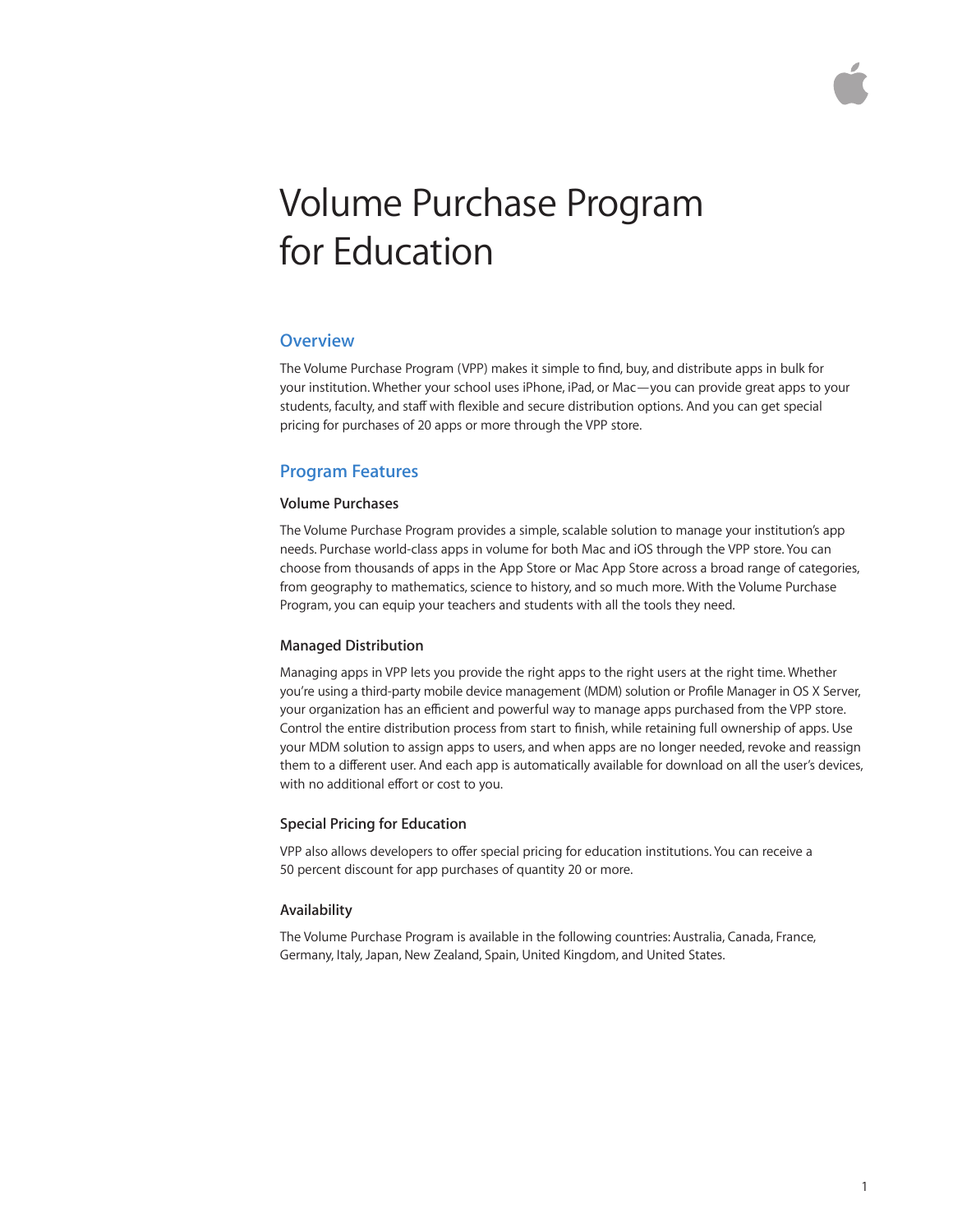# **How to Purchase, Distribute, and Manage Apps**

## **Enroll**

To get started, you'll need to complete the online enrollment process and create a VPP account with Apple. Any K–12 institution or any accredited, degree-granting higher education institution is eligible to participate. Before enrolling, ensure that you are authorized to enroll as the Program Manager on behalf of your institution. The Program Manager is responsible for agreeing to the Volume Purchase Program terms and conditions and for setting up other accounts within your organization to purchase apps through the VPP store.

To begin the enrollment process, go to <http://edu-vpp.apple.com>. You'll need to do the following:

- **Log in with your Apple ID.** To enroll in the Volume Purchase Program, you will need to log in with an Apple ID. You can use an existing Apple ID or create a new one. This Apple ID can be the same Apple ID used for other Apple services, like iCloud and the Apple Online Store.
- **Provide your contact information, including address, phone number, and email address.** The email address you provide should be an email address associated with your institution. Consumer email addresses will not be accepted (such as Gmail or Yahoo!).
- **Select your institution.** Enter the zip/postal code for your institution into the zip/postal code search field. Choose your institution from the search results, or you can provide your institution name if it isn't listed.
- **Enter your supervisor's contact information.** Enter the first name, last name, title, phone number, and email address of your supervisor. The information you provide will be verified to ensure you are authorized to enroll and manage VPP accounts on behalf of your institution.
- **Provide your Apple customer number or tax registration information, where applicable.** For the United States and Canada, you'll need to provide your existing Apple customer number or supporting documentation to be exempt from tax. For institutions in the European Union (EU), you'll need to provide your VAT registration number to make tax-exempt purchases.

**Submitting Your Enrollment.** When you submit your program enrollment form, Apple will review the information provided and verify your institution details. If any information you've provided can't be verified you'll be contacted so you can review and correct it. If you have provided tax registration information, this information will be verified based on your region's specific requirements. You will be notified when verification is complete or contacted by Apple to provide additional information, if necessary.

### **Set Up**

Once your Program Manager enrollment is complete, you'll be given access to the Program Facilitator account management tool where you can create Program Facilitator accounts for your institution. Program Facilitators are individuals within your institution who are authorized by you to buy apps through the Volume Purchase Program store on behalf of your institution.

You can create as many Program Facilitator accounts as you like. A large K–12 district may wish to have one or more Program Facilitator accounts per school or building. A large university may want to have one or more Program Facilitator accounts per department.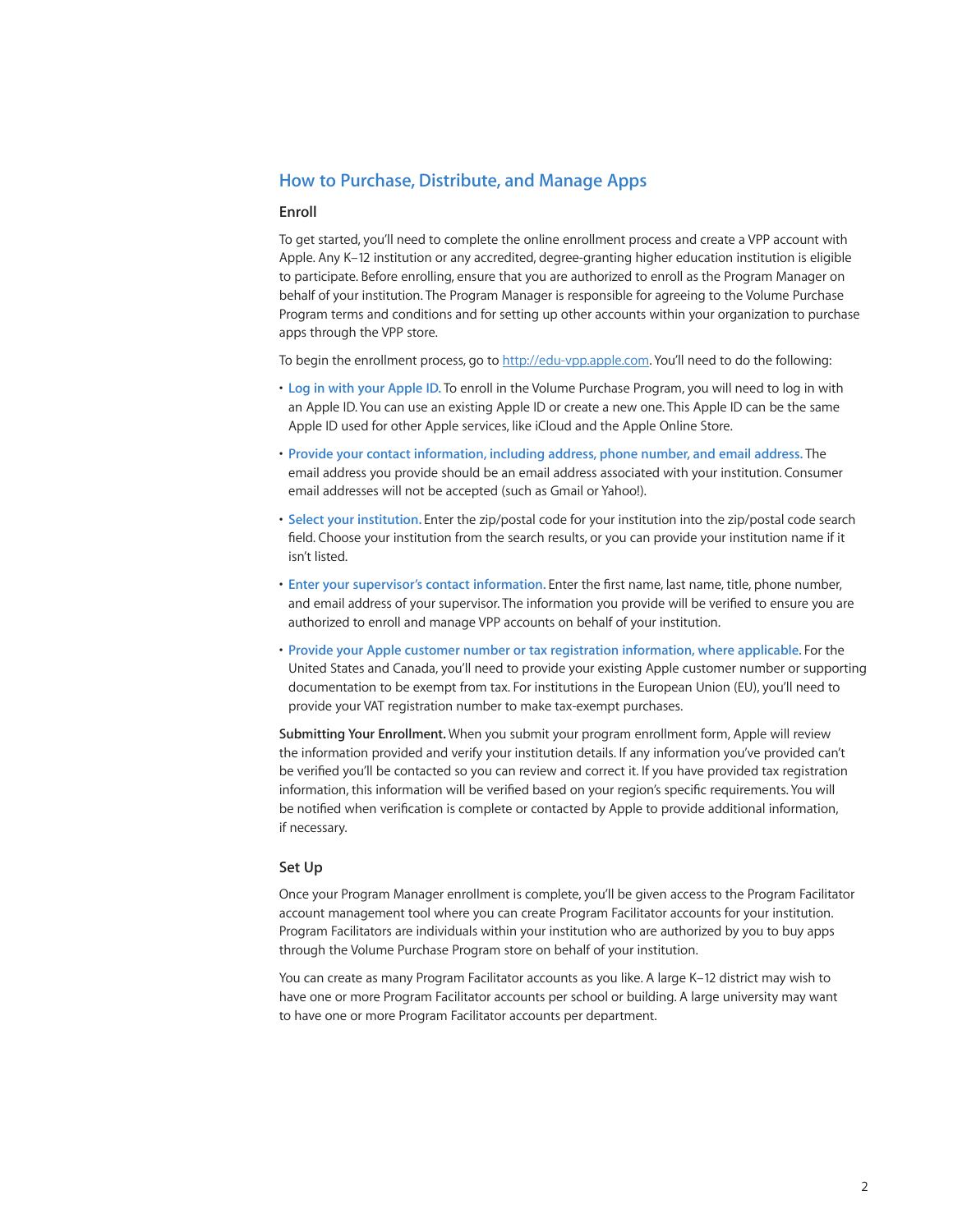## **Important Information About Program Facilitator Apple IDs**

- You'll need to provide an email address for each Program Facilitator account you create. The email address you provide will be used to create a new Apple ID.
- If the email address you've provided is already in use for an existing Apple ID, you'll be asked to provide a new email address.
- A Program Facilitator Apple ID cannot be used to log in to the iTunes Store or any other Apple service.

### **Select and Purchase Apps**

The VPP store provides a streamlined purchasing process. Using the Program Facilitator Apple ID you created using the Program Facilitator account manager tool, log in to access the VPP store from a Mac or PC at http:/[/vpp.itunes.apple.com/ca?l=en.](http://vpp.itunes.apple.com/ca?l=en)

**Note:** Apps can only be distributed to iTunes accounts in the same country where they are purchased.

**Step 1. Search for an app.** Select media type iOS apps or Mac apps to narrow your search options. You can also type the name of the app or copy and paste an iTunes link into the Search field to find a specific app. Click the Category pull-down menu to find apps by category. Universal apps that work on both iPhone and iPad are identified with the universal badge  $($ 

**Step 2. Enter the quantity.** Once you've found the app you're interested in, select the name in the search list, review the detail, and enter the quantity.

**Step 3. Select distribution type.** Select managed distribution to assign, revoke, and reassign apps to users through your MDM solution. Or select redeemable codes to download a spreadsheet of codes. Learn more in the "Distribute and Download" section of this guide.

**Step 4. Enter payment and billing information.** Complete your transaction with a Volume Voucher or credit card. You'll receive a confirmation email from Apple telling you that your order has been processed.

**Volume Vouchers.** Volume Vouchers are physical cards in denominations of \$100, \$500, \$1000, \$5000, and \$10,000 that can be used to purchase apps in the VPP store. Volume Vouchers can be provided to Program Facilitators within your instituion who then redeem the vouchers within their individual VPP accounts. Volume Vouchers can be purchased with a range of payment methods, including purchase orders, and are only available directly through Apple in the United States. The cards are shipped via Federal Express or UPS within three to five business days after your order is processed.

**Purchase history.** Your purchase history is stored on the program website under your account information, so you can track the status of each transaction, refer to past purchases, view apps you've purchased, or download the current spreadsheet of redeemable codes. The purchase history also contains other helpful order information, such as order date, order number, purchase price, and number of apps procured.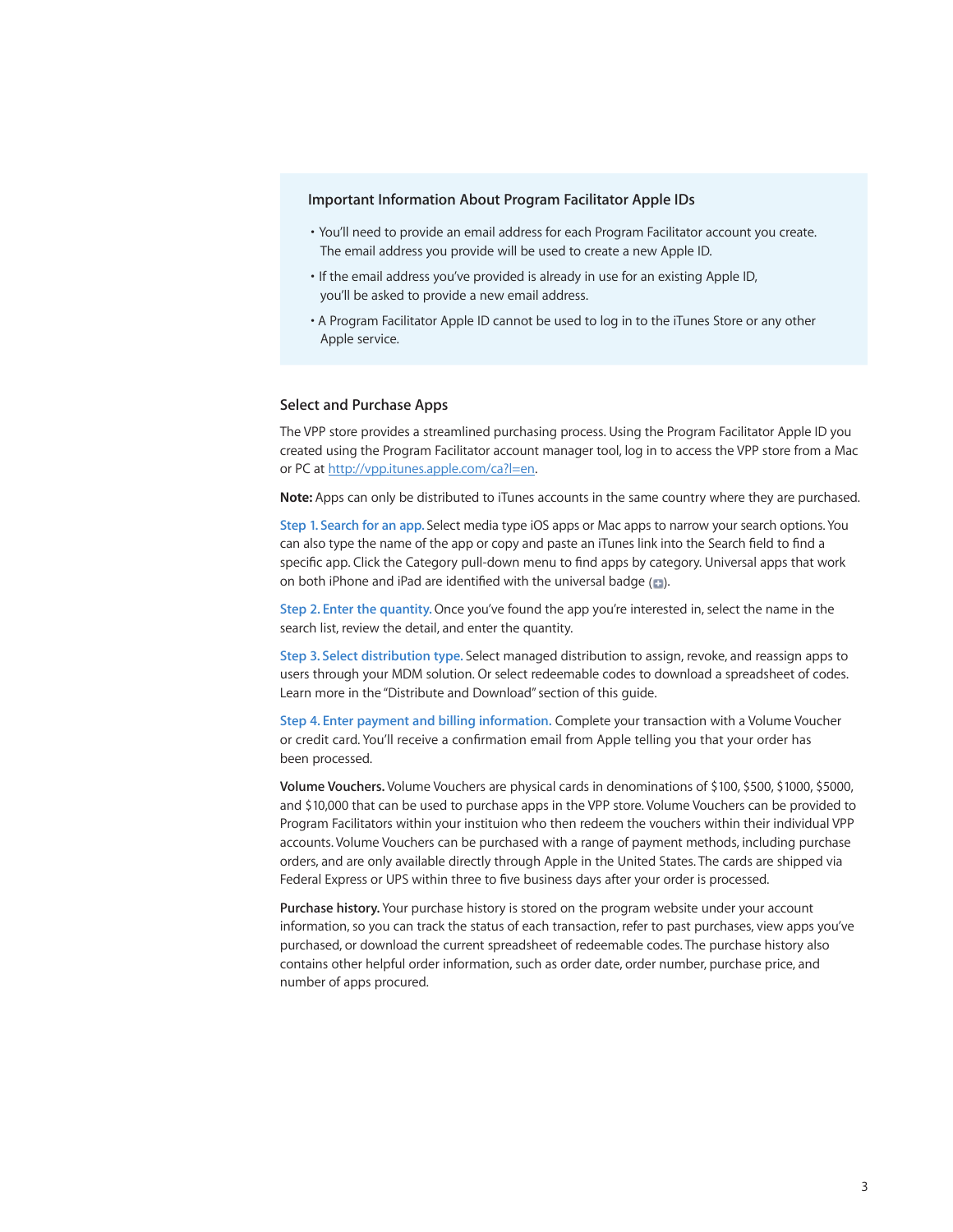# **Distribute and Download**

To distribute apps to users, you have two simple options. At the time of purchase, you'll need to determine your distribution method: managed distribution or redeemable codes.

#### **Managed Distribution**

Using your mobile device management (MDM) solution, you can distribute apps to authorized users and keep track of how many users have been assigned apps. With managed distribution, you also have the option to revoke and reassign apps to different users through MDM, so your organization retains full ownership and control of purchased apps.

**Note:** You can use an MDM solution to assign apps only to devices that are running iOS 7 or OS X 10.9 or later. Check with your preferred MDM partner to see if these features are supported. To learn more about mobile device management solutions for iOS, visit [www.apple.com/ca/education/ipad/it/mdm](http://www.apple.com/ca/education/ipad/it/mdm).

**Step 1. Link your MDM solution.** The VPP store provides a web service for MDM integration. When you are logged into the VPP store, go to Account Summary and download a token to link your MDM server with your VPP account. You will need to upload this token to your MDM server to establish the link. Once a year, you'll need to install a new token on your MDM server.

**Step 2. Invite users to enroll in MDM.** Before you can assign apps to users, they need to be invited to participate. MDM solutions can invite users through email or a push notification message. To accept the invitation, users sign in on their devices with a personal Apple ID. The Apple ID is registered with the VPP service, but remains completely private and not visible to the administrator. After your users agree to the invitation and accept the terms and conditions, you can assign apps to them through MDM.

**Step 3. Assign apps to users.** Once users accept the iTunes Store terms and conditions, they are connected to your MDM server, so you can start assigning apps. Apps can be installed on devices in a number of ways. Most commonly, MDM can prompt users with a message to install apps assigned to them. Alternatively, apps are available in a user's iTunes account purchase history to download directly from the App Store or Mac App Store on their device.

**Step 4. Revoke and reassign apps to different users.** When apps you've assigned are no longer needed by a user, you can revoke and reassign them to different users. The user gets a 30-day grace period to continue to use the app, save data, or buy a personal copy. If the app was deployed as a managed app with MDM for iOS, the administrator has the additional option of removing the app and all data immediately. In this case, it's a best practice to give users some notice or a grace-period before removing apps from their device.

#### **Redeemable Codes**

Another way to distribute apps is through redeemable codes, which permanently transfers ownership of the app to the Apple ID that redeems the code. This Apple ID can be created and used on devices controlled by your institution, or it can be the end-user's personal Apple ID. Redeemable codes are delivered in a spreadsheet format. A unique code is provided for each app in the quantity purchased. Each time a code is redeemed, the spreadsheet is updated on the VPP store, so the number of codes redeemed can be tracked at any time. The spreadsheet also includes a redemption URL with the redeemable code embedded in the link. It's best to send users the redemption URL so they don't have to type or enter the redeemable code manually when downloading the app.